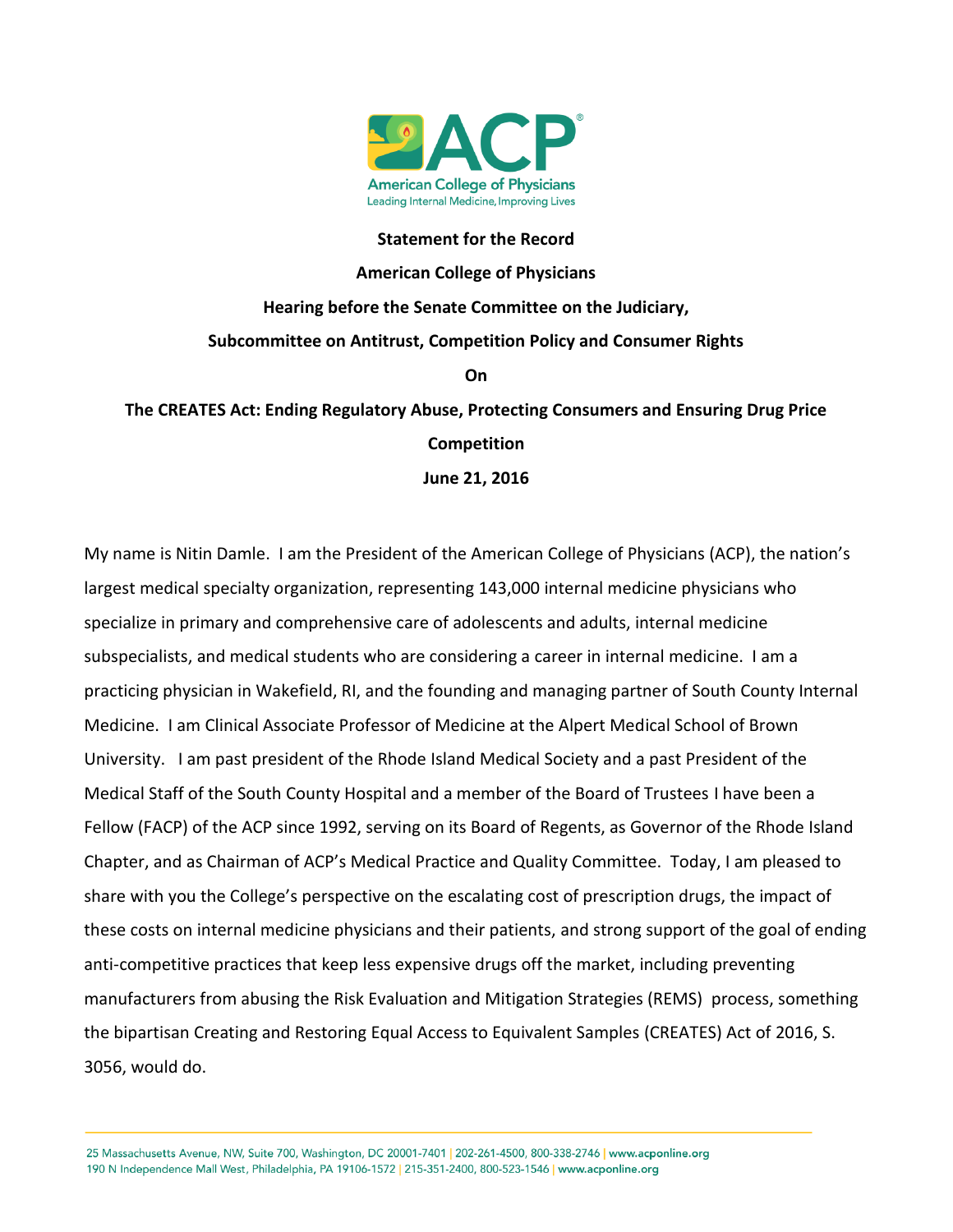On behalf of the College, I want to express our appreciation to Chairman Lee and Ranking Member Klobuchar for convening this hearing and for your shared commitment in wanting to ensure that patients have access to lower-cost alternatives of prescription drugs and biologics. We also appreciate the Subcommittee inviting input from the physician community during the introduction of the CREATES Act. As physicians, we know that prescription drugs are a key component in the doctor's toolkit to prevent and treat disease as well as avoiding costlier health care interventions. Our testimony today will focus on the impact that the rise in prescription drug prices has on patients and the importance of access to affordable medications for patients.

#### **OVERVIEW OF ACP VIEWS ON RISING DRUG COSTS**

l

The reasons for the rise in drug prices are complex, with many overlapping and interconnected moving parts. Therefore various components have been mentioned as contributing to the rise in prescription drug costs, including lack of pricing transparency, regulatory barriers, a shortage of comparative clinical data between the cost-effectiveness and value of a drug, health plan benefit structures, and loopholes that allow companies to extend monopolies on brand-name drugs to keep lower-cost alternatives out of the market. These issues must be dealt with to achieve meaningful change, and it will take an act of Congress to do it. With drug pricing escalating as it has been and public support from stakeholders to address this growing issue, the time is ripe now for Congress to step up and do its part to enact reforms that reverse this growing trend of price increases.

ACP recognizes that ensuring and improving patient access to prescription drugs and biologics is a growing need. Over the past several years, we have seen a dramatic rise in the cost of prescription drugs in this country. These increases apply not only to specialty drugs that treat life-threatening illness like cancer, but also common drugs like antibiotics that treat bacterial infections. That, coupled with several recent high-profile price gouging cases, has vaulted the issue of rising prescription drug costs into the forefront of our everyday conversations, including among those in Congress.<sup>1</sup> The Subcommittee's hearing today being an example. Accordingly, prescription drugs' share of total health costs has risen. In 2013, prescription drug costs accounted for 9.3% of the United States' total health

<sup>1</sup> **DiJulio B, Firth J, Brodie M.** Kaiser health tracking poll: August 2015. Kaiser Family Foundation. Accessed at *[kff.org/health](http://www.kff.org/health-costs/poll-finding/kaiser-health-tracking-poll-august-2015/)[costs/poll-finding/kaiser-health-tracking-poll-august-2015/](http://www.kff.org/health-costs/poll-finding/kaiser-health-tracking-poll-august-2015/)* on 17 September 2015.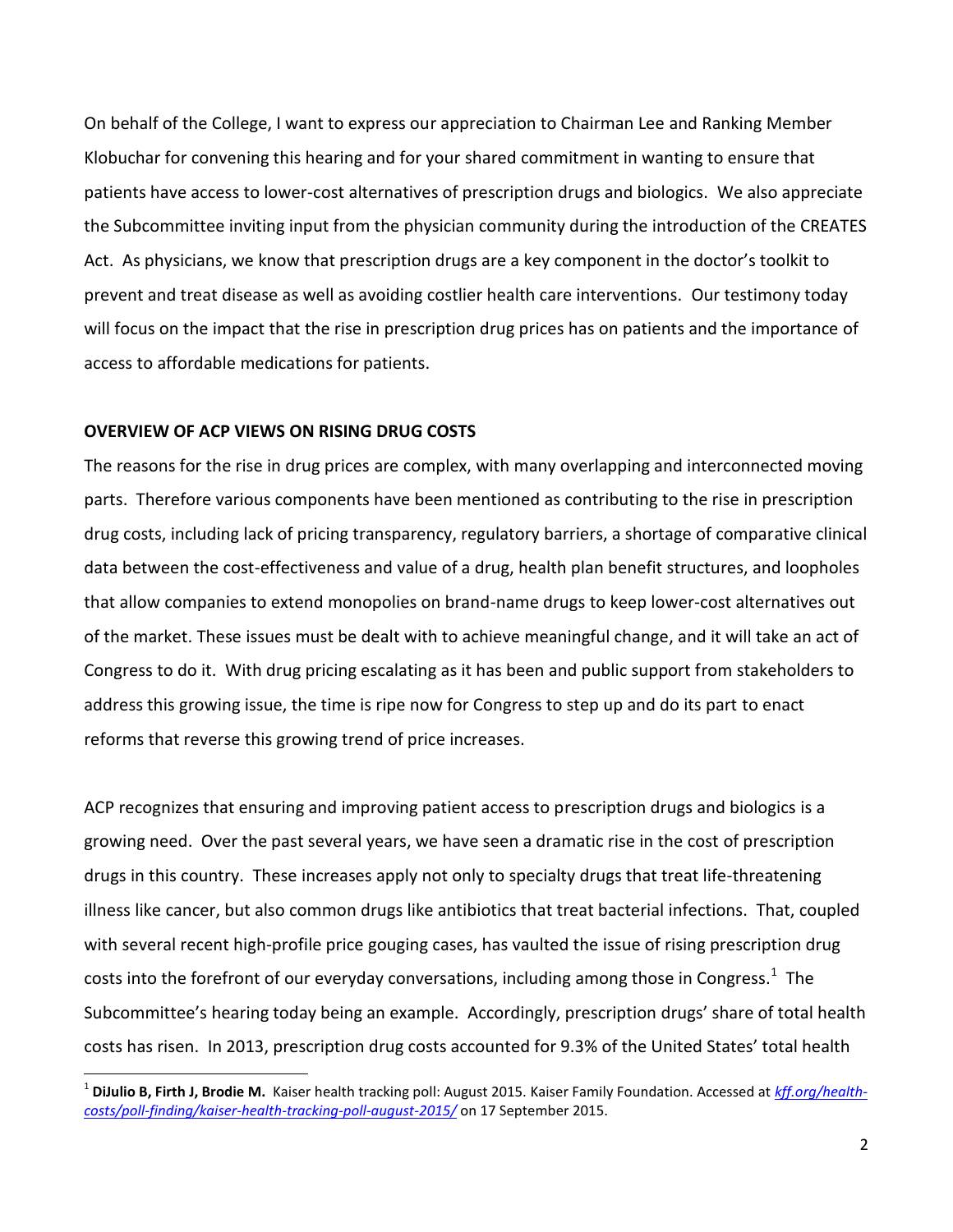expenditure with a growth rate of 2.4% over the previous year, or approximately \$263.5 billion. In 2014, prescription drug spending grew 12.2% to \$297.7 billion and accounted for 9.9% of total health expenditures.<sup>2</sup> That is significant, considering a majority of Americans take at least one prescription drug.<sup>3</sup> Clearly, these increasing costs impact the majority of patients of internal medicine physicians.

However, addressing the many issues surrounding prescription drug pricing may not be as straightforward as unilateral action by a single actor. There is no magic wand. The research, development, regulatory, and payment systems for prescription medication are deeply intertwined, and the pressing issue of drug pricing and payment will require comprehensive efforts—not only by Congress, but by manufacturers, insurers, physicians, and other entities —to increase transparency, accountability, and stewardship. The intent of the CREATES Act is one approach—facilitating increased competition through the development of lower-cost alternatives—that can be part of this overall effort.

## **IMPACT ON PATIENTS AND THE HEALTHCARE SYSTEM**

Every day, internal medicine physicians see how prescription drugs affect the lives of their patients. While the benefits associated with prescription drugs cannot be ignored, unfortunately not all patients can absorb the out-of-pocket costs for these drugs. Approximately 18 percent of retail prescription drugs were paid for out of pocket in 2012, and patients used various techniques to reduce costs, including not taking a medication as prescribed (7.8%), asking the doctor for a lower-cost medication (15.1%), purchasing drugs from another country (1.6%), or using alternative therapies.<sup>4</sup>

 $\overline{\phantom{a}}$ 

<sup>2</sup> **IMS Institute for Healthcare Informatics.** Medicines use and pending shifts: a review of the use of medicines in the U.S. in 2014. April 2015. Accessed at *[www.imshealth.com/en/thought-leadership/ims-institute/reports/medicines-use-in-the-us-](http://www.imshealth.com/en/thought-leadership/ims-institute/reports/medicines-use-in-the-us-2014)[2014](http://www.imshealth.com/en/thought-leadership/ims-institute/reports/medicines-use-in-the-us-2014)* on 14 March 2016.

<sup>3</sup> **Rocca WA, Boyd CM, Grossardt BR, Bobo WV, FinneyRutten LJ, Roger VL, et al.** Prevalence of multimorbidity in a geographically defined American population: patterns by age, sex, and race/ethnicity. Mayo Clin Proc. 2014; 89:1336-49. [PubMed](http://www.ncbi.nlm.nih.gov/pubmed/25220409)

**[CrossRef](http://dx.doi.org/10.1016/j.mayocp.2014.07.010)** 

<sup>4</sup> **Cohen RA, Villarroel MA.** Strategies used by adults to reduce their prescription drug costs: United States, 2013. NCHS Data Brief. 2015; (184):1-8. [PubMed](http://www.ncbi.nlm.nih.gov/pubmed/25633356)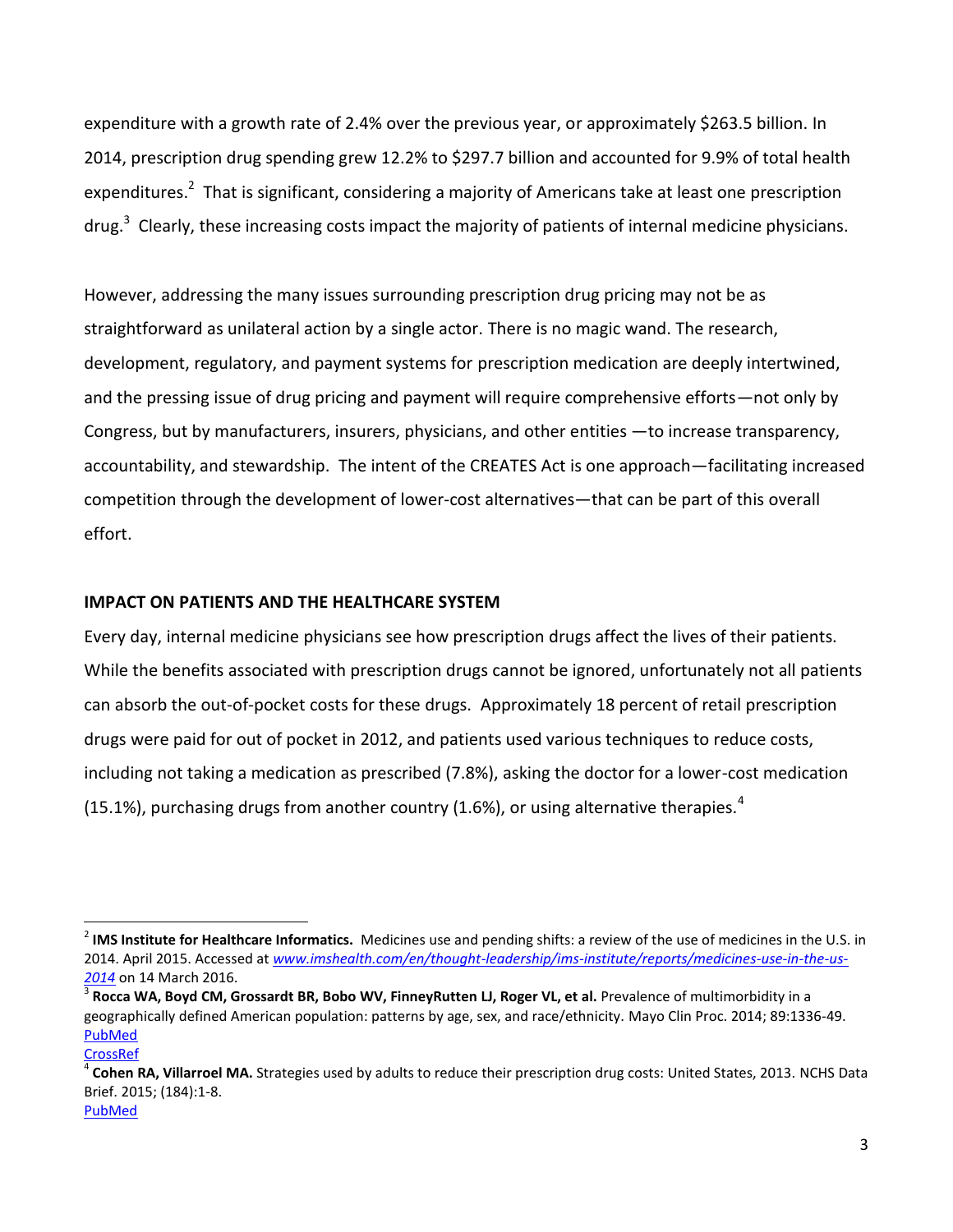The advent and continued development of prescription drugs has undoubtedly improved the quality of life for millions of patients worldwide who depend on prescription drugs. And efforts to address unsustainable and often unjustified price increases must be balanced in their approach in order not to stifle the discovery of new drugs. However, if steps are not taken now to address the problem of rising and unsustainable drug pricing, both by the federal government and manufacturers alike, the very lifesaving benefit these drugs were designed to provide could be lost to many of our patients, who simply will not be able to afford them. Rising and unsustainable drug prices also will put a strain on Medicare, Medicaid, and other payers' expenditures, forcing trade-offs as more dollars need to be allocated to support excessively priced medication at the expense of reduced benefits for other needed services, higher premiums, and higher taxes.

In my own experience and at my practice in Rhode Island, which could be representative of anywhere in the country, I see firsthand the choices that patients must make about their health. A 67-year-old patient with diabetes, hypertension and heart disease can no longer afford his medications, as he has fallen into the "doughnut hole" of drug coverage. He must take brand-name drugs due to lack of cheaper generic alternatives to control his diabetes and prevent another heart attack. A 40-year-old patient with asthma cannot afford his preventive and rescue inhalers because of the high cost and his high deductible plan. There are again no generic alternatives. His non-compliance with medication will lead to an asthma exacerbation that may lead to an emergency room visit and even admission to the hospital. A third patient with rheumatoid arthritis cannot afford the immune modulating medications that are the standard of care due to the cost of the brand name medication with no generic alternatives. The inability to treat early rheumatoid arthritis with these medications will lead to more serious joint problems including joint replacement surgery and other medical complications of the disease.

These examples from just one day in my office are repeated day in and day out. Advances in medicine have been life saving but they need to be affordable to society. Non-compliance with medication regimens can lead to more serious health complications, more patients suffering from disease and more costs to society. The pharmaceutical industry needs a reasonable return on investment but there

4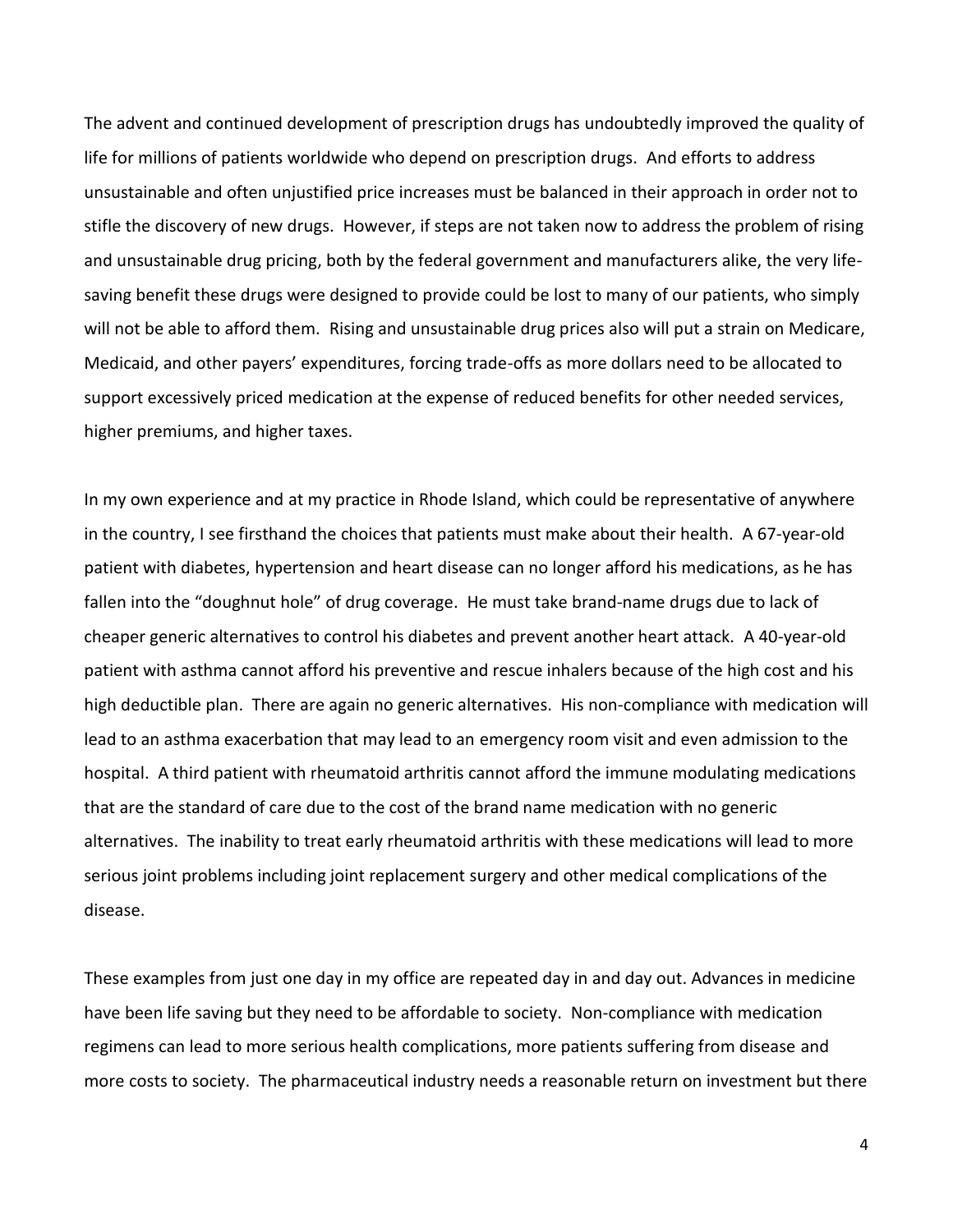needs to be a balance between profits and the service they provide in treating and maintaining the health of our patients.

### **ACP'S POSITIONS, RECOMMENDATIONS, AND ACTIVITIES REGARDING RISING DRUG PRICES**

Recently, the College, by careful and considerate analysis and review through its Health and Public Policy Committee, and with final approval by its Board of Regents, developed a series of specific positions and recommendations that were published in its most recent position paper<sup>5</sup> regarding escalating drug prices. The American College of Physicians (ACP) supports policies and proposals that give patients the best available information and access to prescription medications at the lowest cost possible, while acknowledging the need for a strong pharmaceutical market that fosters investment in and development of new treatments. These recommendations include ways to increase transparency and competition, leverage the purchasing power of public programs, and assessment of value as ways to lower prices. A more detailed discussion of these positions and recommendations can be found by reviewing the position paper which can be found here:

<http://annals.org/article.aspx?articleid=2506848> .

l

Our testimony today focuses on one element: anticompetitive practices that keep less expensive and equally effective drugs—particularly generics—off the market.

The College, along with over 80 other organizations, is a member of the Campaign for Sustainable Rx Pricing. The objective of the Campaign is to start a national and broadly-based discussion about the increasing costs of drugs. In addition to bringing attention the issue, the Campaign is interested in finding policy approaches widely-supported across the spectrum of stakeholders that can reduce drug costs. Among the Campaign's proposals for change endorsed by ACP are recommendations that foster competition and market-based solutions, including the curbing of the misuse of the Risk Evaluation and Mitigation Strategies (REMS) that can prevent lower-cost alternatives from coming to market sooner, something that the CREATES Act seeks to address.

<sup>5</sup> **Daniel, Hilary,** Stemming the Escalating Cost of Prescription Drugs: A Position Paper of the American College of Physicians, Ann. Intern. Med. 2016; 165:2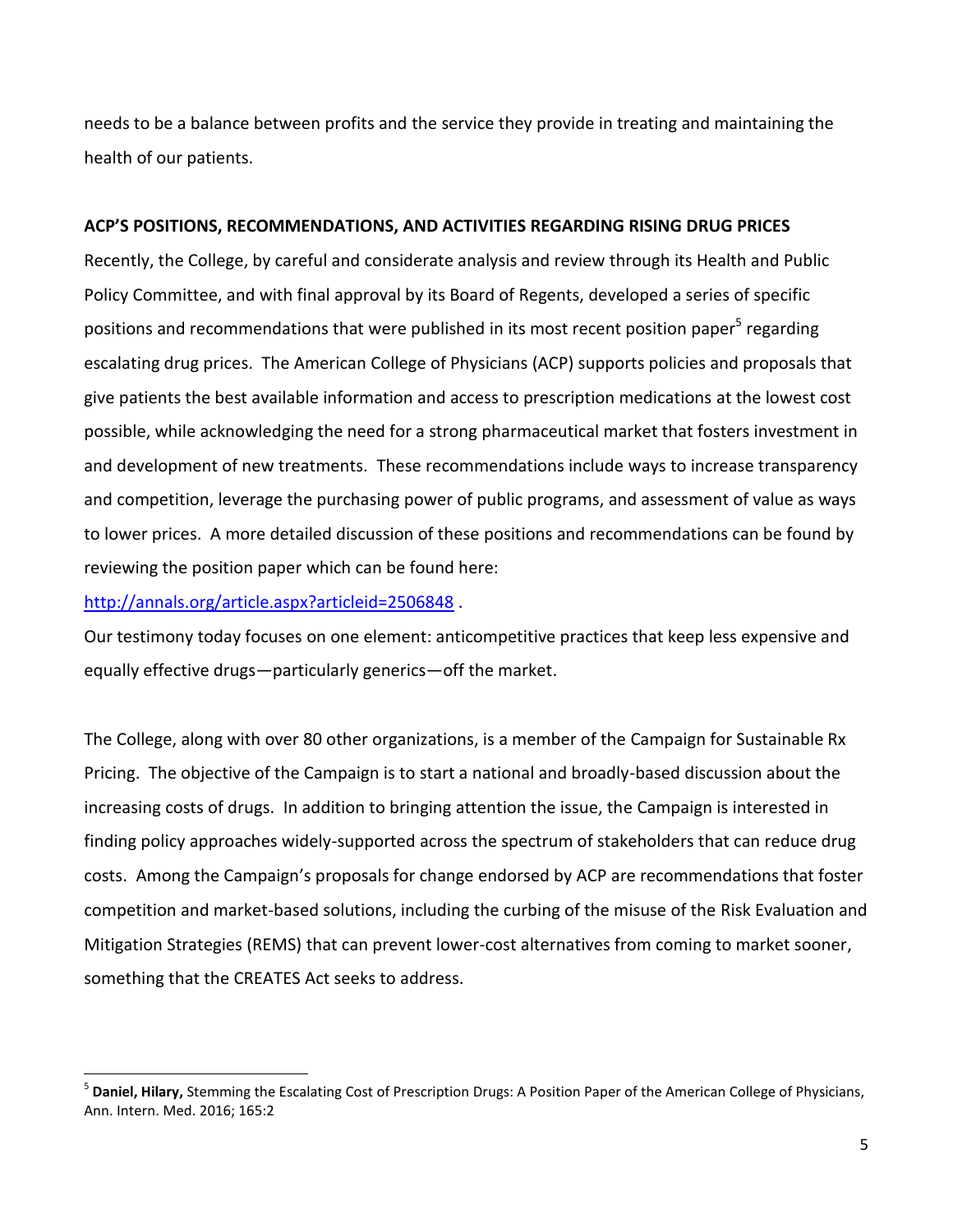#### **COMPETITION CAN REDUCE COSTS; IMPROVE PATIENT ACCESS**

The College also believes that establishing policies or programs that may increase competition for brand-name and generic drugs and biologics should be implemented. $6\,$  Generic drugs in the past have traditionally encouraged competition and driven costs down. When the patent protection for many branded drugs expired in 2012, resulting in a flood of new generic drugs entering the marketplace, there were considerable savings. The savings from the use of generic drugs increased 14% between 2012 and 2013, for about \$30 billion in additional savings.<sup>7</sup> In January 2015, the Clinical Guidelines Committee of the ACP published best practice guidelines for the prescribing of generic medications, acknowledging that the use of generic substitutes may present the opportunity for additional cost savings to the health care system and that, "clinicians should prescribe generic medications, if possible, rather than more expensive brand-name medications."<sup>8</sup> However the ability of clinicians to prescribe safe, lower-cost alternatives to brand-name drugs is limited when there are few, if any, alternatives on the market they can prescribe.

Increasingly, the pharmaceutical marketplace is narrowing its focus to highly innovative, biologic, or specialty drugs for which there are few, if any, competitors, creating monopolies and limiting the costcontrolling power of competition. The focus on brand-name drugs and new biologics results in a greater desire for companies to protect the investments in these drugs and keeping them as profitable for as long as possible. However, limited competition—even in the generic market—can also drive up the cost of a medication. The generic manufacturing market is becoming more consolidated, and progressively some generics are being manufactured by a single company or are disappearing from the market. Limited competition – in almost any sector – limits the cost-containing power of competition. When there is no competition, patients have little choice. For example, if there is only one costly name brand drug for the patient, they really only have two options – either pay for the drug or forgo treatment and risk escalating their condition. Even the generic market is not immune to this

 $\overline{\phantom{a}}$ 

<sup>6</sup> **Daniel, Hilary,** Stemming the Escalating Cost of Prescription Drugs: A Position Paper of the American College of Physicians, Ann. Intern. Med. 2016; 165:2

<sup>7</sup> **Generic Pharmaceutical Association.** Generic drug savings in the U.S. Sixth annual edition: 2014. Accessed at *[www.gphaonline.org/media/cms/GPhA\\_Savings\\_Report.9.10.14\\_FINAL.pdf](http://www.gphaonline.org/media/cms/GPhA_Savings_Report.9.10.14_FINAL.pdf)*on 4 March 2016.

<sup>8</sup> **Choudhry NK, Denberg TD, Qaseem A**. Improving Adherence to Therapy and Clinical Outcomes While Containing Costs: Opportunities From the Greater Use of Generic Medications: Best Practice Advice From the Clinical Guidelines Committee of the American College of Physicians. *Ann Intern Med.* 2016; 164(1):41-49. doi:10.7326/M14-2427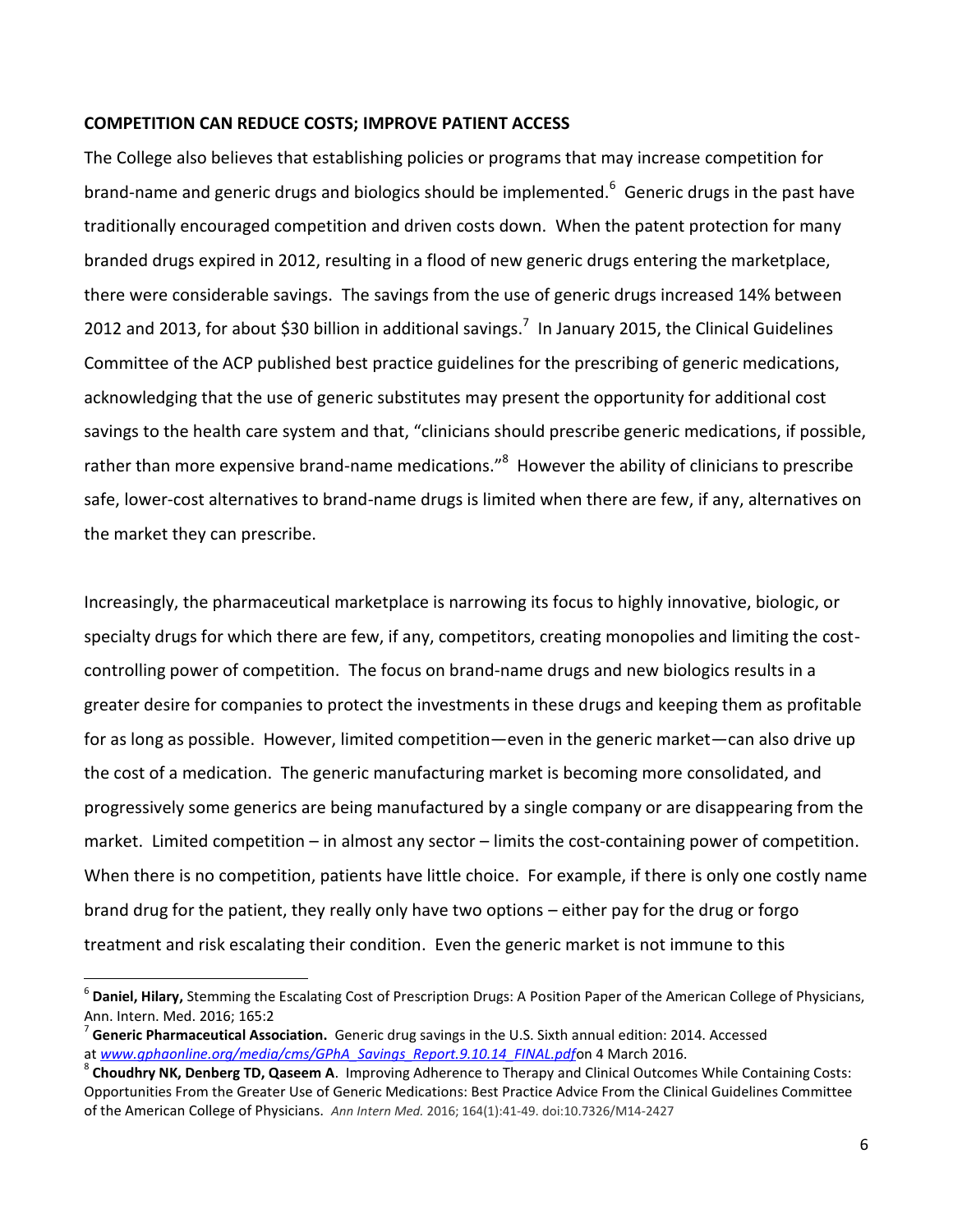happening, single-source generics are more expensive than other generics; some health plans place these drugs in the preferred drug tier in absence of a competitor, resulting in higher costs to the patient.<sup>9 10</sup> Therefore, ACP believes it is important that policies addressing the increase in prescription drug prices cover not only new entrants to the market, but also drugs that have been on the market and may be generic or single-source drugs.

There have also been anti-competitive practices by a few manufacturers of brand name drugs to prevent or delay other companies from developing alternative lower-cost products. These few brandname manufacturers utilize the FDA's Risk Evaluation and Mitigation Strategies (REMS) process and its accompanying Elements to Assure Safe Use (ETASU) requirements in a manner that prevents development of lower-cost alternatives. In some instances, the REMS process and ETASU requirements have been used to deny availability of drug samples and participation in FDA safety protocols. Using the REMS process and ETASU requirements in this way by a few brand-name drug companies keeps lower-cost generics and biologicals off of the market, thereby decreasing patient access to lower-cost medications. As I discussed above, preventing even one manufacturer developing and supplying one lower-cost alternative to the market can have a considerable impact on patient access.

Congress has a unique role in establishing policies that may increase or restore needed competition for brand-name and generic drugs and biologics and should enact legislation to do so. The CREATES Act of 2016 attempts to stop these anti-competitive actions by determining when the denial of adequate samples and when participation in a joint-safety protocol have occurred and creates a pathway for the lower-cost manufacturer to bring a cause of action in federal court for injunctive relief. The federal court may also award damages for future deterrence of similar actions by the brand-name manufacturer. The Act will remove a delaying tactic used by a few name-brand manufacturers and

 $\overline{a}$ 

<sup>9</sup> **Anthem Blue Cross Blue Shield.** Generic premium 3-tier prescription drug program Bluecare. 1 April 2011. Accessed at *[www.anthem.com/equote/CT/a102\\_14996.pdf](http://www.anthem.com/equote/CT/a102_14996.pdf)* on 4 March 2016.

<sup>10</sup> **HMSA.** Single-source generic drugs. 14 May 2014. Accessed at *[https://hmsa.com/help-center/single-source-generic](https://hmsa.com/help-center/single-source-generic-drugs/)[drugs/](https://hmsa.com/help-center/single-source-generic-drugs/)* on 4 March 2016.